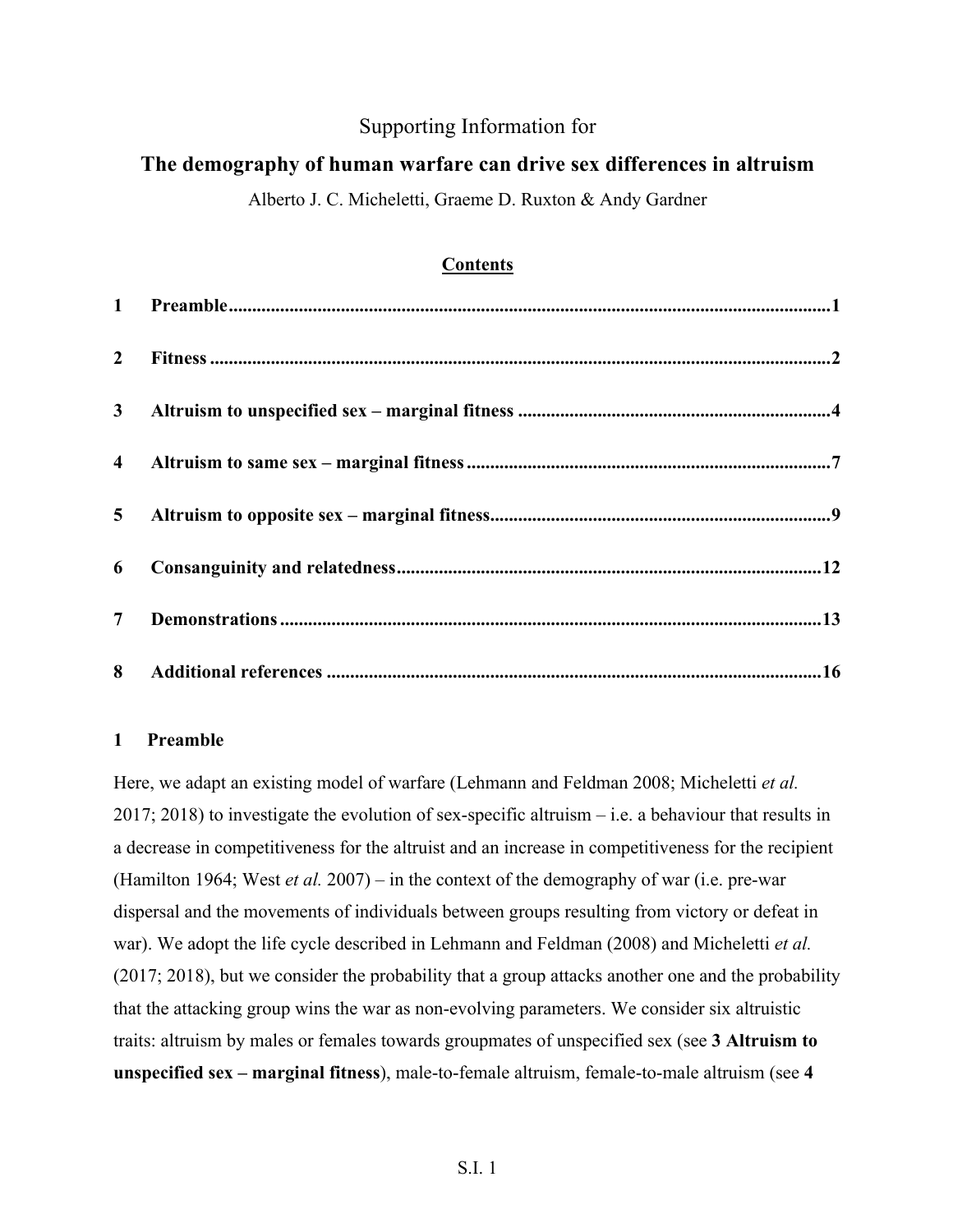**Altruism to opposite sex – marginal fitness**), male-to-male altruism, female-to-female altruism (see **5 Altruism to same sex – marginal fitness**).

### **2 Fitness**

We first derive the absolute fitness of a focal young adult individual of sex  $i \in \{m,f\}$ . With probability  $1 - m_i$ , the focal young adult of sex-i does not disperse from the focal group. In every generation, each post-dispersal group can attack one randomly-chosen group. With probability  $1 - a$ , the focal group is not attacked by another group. In this case the focal sex-i young adult competes for  $N_i$  breeding spots with  $N_f K_i$  sex i young adults, where  $N_f$  is the number of adult females in a group, whereas  $K_i$  is the number of sex-i offspring produced by each adult female and is assumed to be large. Notice that a fraction  $1 - m_i$  of these sex i young adults originated from the focal group, while the remaining proportion  $m_i$  migrated from another group (the dispersal terms cancel out). The focal sex i young adult has intrinsic competitiveness for reproductive spots  $t_i$  and his groupmates  $t'_i$ . Therefore, the probability that a focal sex i young adult secures a breeding spot is  $\frac{N_1t_1}{N_fK_1t_1'}$ . Alternatively, with probability a, the focal group is attacked and the attacking group loses the war with probability  $1 - \omega$ , in which case the probability that a focal sex i young adult secures a breeding spot is again  $\frac{N_i t_i}{N_f K_i t'_i}$ . Otherwise, the attacking group wins the war with probability *ω*, in which case the focal sex-i young adult competes for  $N_i(1 - \sigma_i)$  breeding spots with  $N_f K_i(1 - \sigma_i)$  sex-i young adults from their group and  $N_f K_i \sigma_i$  sex-i young adults from the attacking group – resulting in a probability  $N_i(1-\sigma_i)t_i$  $\frac{N_i(1-\sigma_i)\mu_i}{N_fK_i(1-\sigma_i)t'_i+N_fK_i\sigma_i\bar{t}_i}$  that the focal sex i young adult obtains a reproductive spot. In addition, the focal group may attack one other group. With probability  $1 - a$ , this does not happen, and with probability  $a(1 - \omega)$ , they attack but lose the war: in either case, the focal sex-i young adult does not have access to additional reproductive spots. If instead the focal group attacks another group and wins the war – which occurs with probability  $a\omega$ , then the focal sex-i young adult has access to an additional  $N_i \sigma_i$  breeding spots, for which he competes with  $N_f K_i \sigma_i$  sex-i young adults from their group and  $N_f K_i(1 - \sigma_i)$  sex-i young adults from the conquered group – resulting in a probability  $\frac{N_1\sigma_1t_1}{N_fK_1\sigma_1t_1'+N_fK_1(1-\sigma_1)\bar{t}_1}$  that the focal sex i young adult obtains a breeding spot.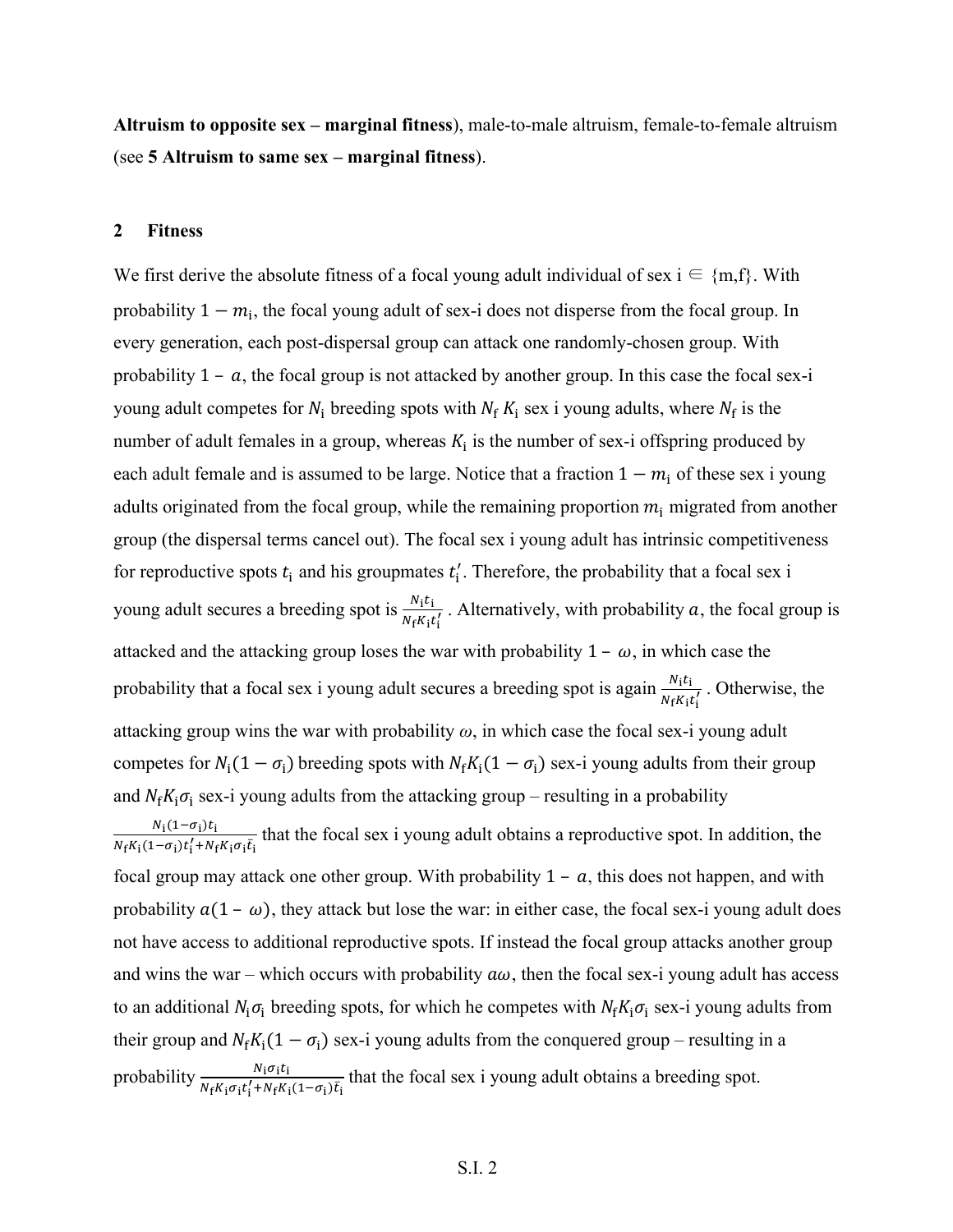Alternatively, the focal sex-i young adult disperses from the natal group with probability  $m_i$  to a randomly chosen group. In this case, the probabilities that a focal individual of sex i obtains a reproductive spot are identical to the case described above in which they do not disperse. Notice that the dispersal terms cancel out and thus do not appear in the fitness function (but dispersal has an impact on relatedness, see **6 Consanguinity and relatedness**). Therefore, the fitness of a focal sex-i young adult is given by:

$$
w_{i} = \left( (1 - a) \frac{t_{i}}{t_{i'}} + a \left( (1 - \omega) \frac{t_{i}}{t'_{i}} + \omega \frac{(1 - \sigma_{i}) t_{i}}{(1 - \sigma_{i}) t'_{i} + \sigma_{i} \bar{t}_{i}} \right) + a \omega \frac{\sigma_{i} t_{m}}{\sigma_{i} t'_{i} + (1 - \sigma_{i}) \bar{t}_{i}} \right) \frac{N_{i}}{N_{f} K_{i}}
$$
\n[A2.1]

The average fitness of a sex-i young adult in the population is obtained by setting  $t_i = t'_i = \bar{t}_i$ and is given by  $\overline{w}_i = \frac{N_i}{N_f K_f}$ . The relative fitness of the focal sex-i young adult is given by  $W_i = \frac{w_i}{\overline{w}_i}$ . The relative fitness of a young adult of unspecified sex in a focal group in a sexstructured population is a weighted average of the relative fitness of male and female individuals and is given by  $W = c_m W_m + c_f W_f$ , where  $c_m$  and  $c_f$  are the class reproductive values for males and females, respectively (Fisher 1930; Price and Smith 1972; Taylor and Frank 1996; Frank 1997; Taylor *et al.* 2007).

### *2.1 A note about fertility and reproductive skew*

Following Lehmann and Feldman (2008) and Micheletti *et al.* (2017, 2018), we consider that N<sub>f</sub> adult women and  $N<sub>m</sub>$  adult men mate randomly within each group, with all men having the same fertility (each fathering  $K_f$  daughters and  $K_m$  sons) and all women having the same fertility (each bearing  $K_f$  daughters and  $K_m$  sons) so that there is no reproductive skew. The parameters  $N_f$  and  $N<sub>m</sub>$  influence the results of the model by determining the probabilities that two juveniles born in the same group share the same mother ( $v_f = 1/N_f$ ) and the same father ( $v_m = 1/N_m$ ) (see equation [A6.1] in section **6 Consanguinity and relatedness**). Thus, results for reproductive skew could be recovered by substituting in the appropriate 'effective'  $N_f = 1/v_f$  and  $N_m = 1/v_m$ values. For example, in the case where there are two adult women breeding per patch, one producing 10% of the total number of juveniles in the group and the other producing 90%, the probability that two juveniles share the same mother would be given by  $0.12 + 0.92 = 0.82$ ,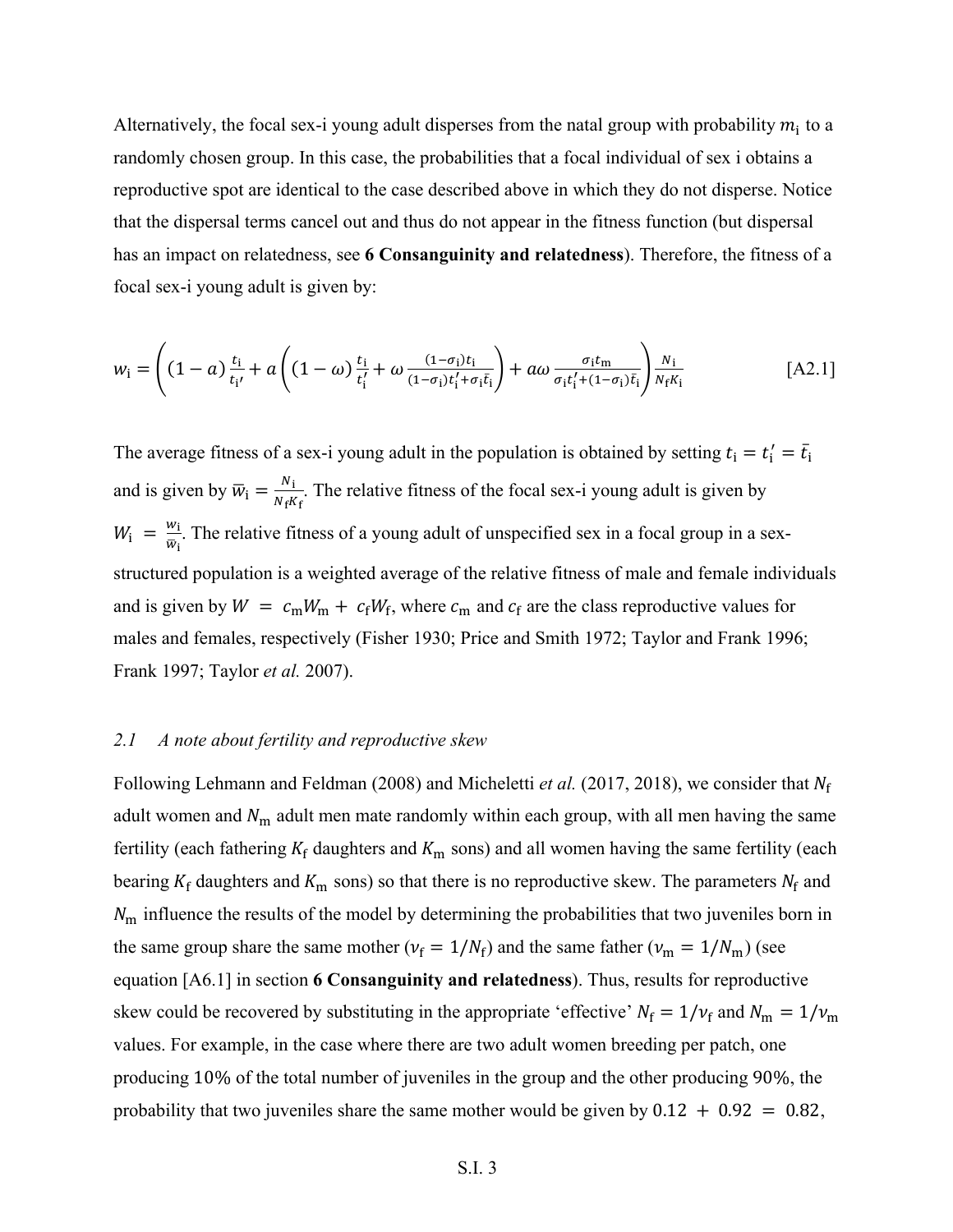and hence the effective number of female breeders would be  $N_f = 1/0.82 = 1.22$ . Notice that, while our model assumes no reproductive skew, all our qualitative results regarding the effects of biases in dispersal and the scale of competition on patterns of sex-specific altruism hold if reproductive skew is allowed (see points 7-10 in section **7 Demonstrations**).

#### **3 Altruism to unspecified sex – marginal fitness**

Consider a locus  $G$ , which controls altruism performed by individuals of sex i  $\in$ {m,f} towards groupmates of unspecified sex, and denoted by  $x_i$ . This trait is expressed only by young adults of sex i, but impacts the competitiveness for breeding spots of individuals both sex i and sex j in their group (where  $j \in \{m, f\}$ ). Let g be the genic value of the focal young adult for this gene, G the breeding value of the focal young adult,  $G'$  the breeding value of a randomly-chosen groupmate of the focal young adult, and  $\bar{G}$  the average of the population.

Assuming vanishing genetic variation – all breeding values clustered around the mean (Taylor and Frank 1996; Frank 1997) – the direction of natural selection is given by:

$$
\frac{\mathrm{d}W}{\mathrm{d}g} = \mathbb{C}_{\mathbf{i}} \frac{\mathrm{d}W_{\mathbf{i}}}{\mathrm{d}g_{\mathbf{i}}} + \mathbb{C}_{\mathbf{j}} \frac{\mathrm{d}W_{\mathbf{j}}}{\mathrm{d}g_{\mathbf{j}}},\tag{A3.1}
$$

where  $W = \mathbb{C}_{i}W_{i} + \mathbb{C}_{i}W_{j}$  is the average of relative fitness taken over sex i and sex j classes and  $\mathbb{C}_i$  and  $\mathbb{C}_j$  are the the class reproductive values for the two sexes (Fisher 1930; Taylor 1996); and with all derivatives evaluated at  $g = g_i = g_j = \bar{G}$ .

The first derivative in equation [A.3.1] describes the impact of the genic value of a gene drawn from a sex-i young adult on their relative fitness. This can be expanded, employing the chain rule, obtaining:

$$
\frac{d w_i}{d g_i} = \frac{\partial w_i}{\partial x_i} \frac{d x_i}{d G} \frac{d G}{d g_i} + \frac{\partial w_i}{\partial x'_i} \frac{d x'_i}{d G'} \frac{d G'}{d g_i} = \left(\frac{\partial w_i}{\partial x_i} p_{\text{self}} + \frac{\partial w_i}{\partial x'_i} p_{\text{ii}}\right) \gamma ,\tag{A3.2}
$$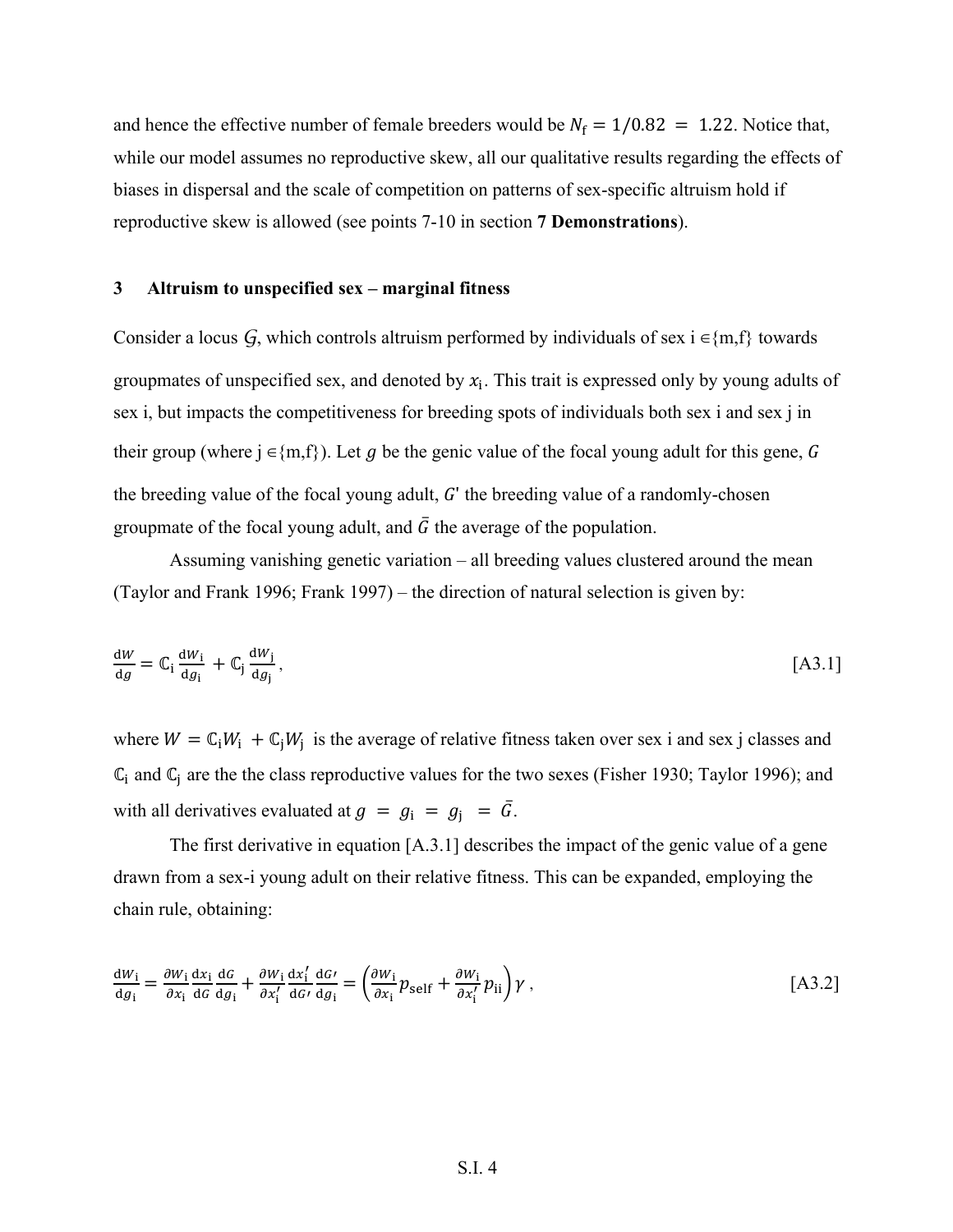where  $\frac{\partial W_i}{\partial x_i}$  is the impact of the altruistic behaviour performed by the focal sex-i young adult on their fitness,  $\frac{\partial W_i}{\partial x'_i}$  is the impact of the altruistic behaviour performed by a random sex-i young adult in the focal group on the fitness of the focal sex-i young adult,  $p_{\text{self}} = \frac{dG}{dg_i}$  is the consanguinity of the focal sex-i young adult to themselves,  $p_{ii} = \frac{dG}{dg_i}$  is the consanguinity between the focal sex-i young adult and a random sex-i young adult in their group, and  $\gamma$  =  $\frac{dx_i}{dG} = \frac{dx'_i}{dG'}$  is the correlation between a young adult's phenotype and their breeding value.

The second derivative in equation [A3.2] describes the impact of the genic value of a gene drawn from a young adult of the other sex (sex j) on their relative fitness. Expanding it, again employing the chain rule, reveals an indirect fitness component (there is no direct fitness component as sex-j young adults do not perform the behaviour). In mathematical form:

$$
\frac{\mathrm{d}w_{\mathbf{j}}}{\mathrm{d}g_{\mathbf{j}}} = \frac{\partial w_{\mathbf{j}}}{\partial x'_{\mathbf{i}}} \frac{\mathrm{d}x'_{\mathbf{i}}}{\mathrm{d}G'} \frac{\mathrm{d}G}{\mathrm{d}g_{\mathbf{j}}} = \frac{\partial w_{\mathbf{j}}}{\partial x_{\mathbf{i}'}} p_{\mathbf{i}\mathbf{j}} p_{\mathbf{j}} p_{\mathbf{j}} ,
$$
\n[A3.3]

where  $\frac{\partial w_j}{\partial x'_i}$  is the impact of the altruistic behaviour performed by a random sex-i young adult in the focal group on the fitness of the focal sex-j young adult,  $p_{ij} = \frac{dG}{dg_j}$  is the consanguinity between the focal sex-j young adult and a random sex-i young adult in their group, and  $\gamma = \frac{dx'_1}{d\sigma}$  $dG$ is again the correlation between a young adult's phenotype and their breeding value.

Altruism performed by sex i towards individuals of unspecified sex has an impact on both sex-i competitiveness for breeding positions  $t_i$  and sex-j competitiveness  $t_j$  (see Methods).

Therefore:  $\frac{\partial w_i}{\partial x_i} = \frac{\partial w_i}{\partial t_i}$  $\partial t_{\mathbf{i}}$  $\frac{\partial t_i}{\partial x_i}, \frac{\partial W_i}{\partial x'_i}$  $\frac{\partial W_{\rm i}}{\partial x'_{\rm i}} = \frac{\partial W_{\rm i}}{\partial t_{\rm i}}$  $\partial t_{\mathbf{i}}$  $\frac{\partial t_i}{\partial x'_i} + \frac{\partial W_i}{\partial t'_i} \frac{\partial t'_i}{\partial x'_i}$  $\frac{\partial t'_i}{\partial x'_i}, \frac{\partial W_j}{\partial x'_i}$  $\frac{\partial w_j}{\partial x'_i} = \frac{\partial w_j}{\partial t_j}$  $\partial t_{\mathsf{j}}$  $\frac{\partial t_j}{\partial x'_i} + \frac{\partial W_j}{\partial t'_j}$  $\overline{\partial t'_j}$  $\partial t_{\mathsf{j}}'$  $\frac{\partial c_i}{\partial x'_i}$ , with  $t_i = T_i(y, z)$ where  $y = x_i$  and  $z = x'_i$ , with  $t'_i = T_i(y, z)$  where  $y = x'_i$  and  $z = x'_i$ , and with  $t_j = t'_j$  $T_j(x'_i)$ . We define:  $\frac{\partial t_i}{\partial y} = \frac{\partial t'_i}{\partial y} = -\bar{t}_i c_i$  and  $\frac{\partial t_i}{\partial z} = \frac{\partial t'_i}{\partial z} = \frac{\partial t_j}{\partial x'_i} = \frac{\partial t'_j}{\partial x'_i}$  $\frac{\partial v_i}{\partial x'_i} = \bar{t}_i b_i$ . Recipients of altruism are sex i individuals or sex j individuals with the same probability  $\frac{1}{2}$ . Therefore we obtain:  $\partial W_{\bf i}$  $\frac{\partial w_i}{\partial x_i} = \frac{\partial w_i}{\partial t_i} (-\bar{t}_i c_i), \frac{\partial w_i}{\partial x'_i}$  $\frac{\partial W_{\rm i}}{\partial x'_{\rm i}} = \frac{1}{2}$  $\partial W_{\bf i}$  $\frac{\partial w_i}{\partial t'_i}$  ( -  $\bar{t}_i$  c<sub>i</sub>) +  $\frac{1}{2}$  ( $\frac{\partial w_i}{\partial t_i}$  $\frac{\partial W_i}{\partial t_i} \bar{t}_i b_i + \frac{\partial W_i}{\partial t'_i} (-\bar{t}_i c_i + \bar{t}_i b_i)), \frac{\partial W_j}{\partial x'_i}$  $\frac{\partial w_j}{\partial x'_i}$  =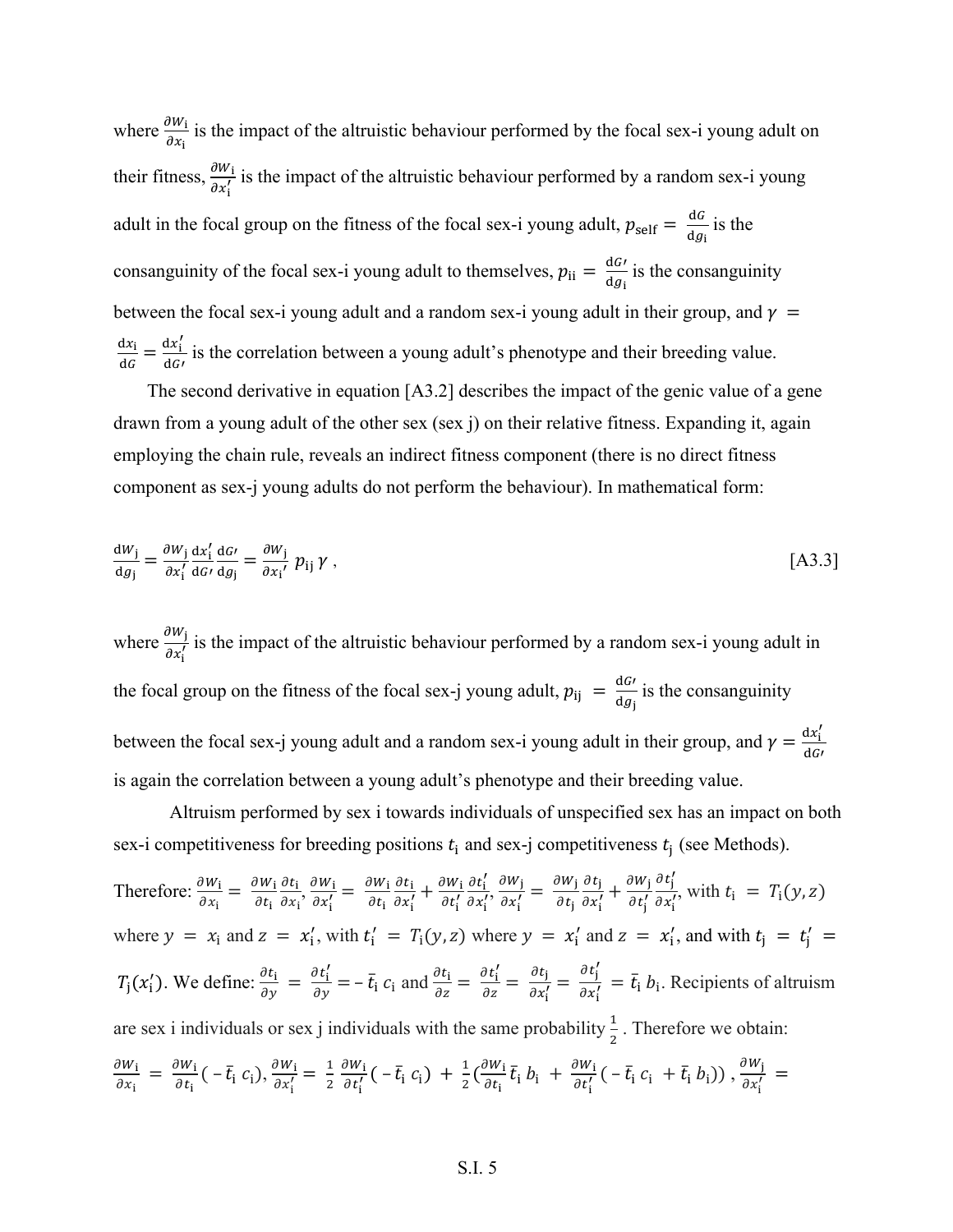$rac{1}{2}(\frac{\partial Wj}{\partial tj})$  $\frac{\partial Wj}{\partial t_j}\bar{t}_j b_i + \frac{\partial W_j}{\partial t'_i}$  $\frac{\partial w_j}{\partial t'_j}$   $\bar{t}_j$   $b_i$ ) +  $\frac{1}{2}$  × 0. Substituting these expressions and equations [A3.2] and [A3.3] into equation [A3.1] we obtain:

$$
\frac{dw}{dg} = \mathbb{C}_{i} \left( \frac{\partial w_{i}}{\partial t_{i}} (-c_{i}\bar{t}_{i}) p_{\text{self}} + \left( \frac{1}{2} \frac{\partial w_{i}}{\partial t_{i'}} (-c_{i}\bar{t}_{i}) + \frac{1}{2} \left( \frac{\partial w_{i}}{\partial t_{i}} (b_{i}\bar{t}_{i}) + \frac{\partial w_{i}}{\partial t_{i'}} (-c_{i}\bar{t}_{i} + b_{i}\bar{t}_{i}) \right) \right) p_{ii} \right) \gamma + \mathbb{C}_{j} \left( \frac{\partial w_{i}}{\partial t_{j}} b_{i}\bar{t}_{j} + \frac{\partial w_{i}}{\partial t_{j'}} b_{i}\bar{t}_{j} \right) p_{ij} \gamma \qquad [A3.4]
$$

Population average altruism by sex i towards sex j increases when  $\frac{dw}{dg} > 0$ . Substituting the appropriate derivatives in equation [A3.4], this condition is given by

$$
\mathbb{C}_{i}\left(-c_{i}p_{\text{self}}+\left(\frac{1}{2}\alpha_{i}c_{i}+\frac{1}{2}\left(b_{i}-\alpha_{i}(-c_{i}+b_{i})\right)\right)p_{\text{ii}}\right)\gamma + \mathbb{C}_{j}\frac{1}{2}\left(b_{i}-\alpha_{j}b_{i}\right)p_{\text{ij}}\gamma > 0
$$
\n(A3.5)

If  $\mathbb{C}_i = \mathbb{C}_j = \frac{1}{2}$  (as is the case under diploid inheritance, i.e. the case considered here; Fisher 1930; Taylor 1996), this simplifies to:

$$
-c_{i}p_{\text{self}} + \alpha_{i}c_{i}p_{\text{ii}} + b_{i}\left(\frac{1}{2}p_{\text{ij}} + \frac{1}{2}p_{\text{ii}}\right) - b_{i}\left(\frac{1}{2}\alpha_{j}p_{\text{ij}} + \frac{1}{2}\alpha_{i}p_{\text{ii}}\right) > 0
$$
 [A3.6]

Dividing by  $p_{\text{self}}$  to obtain relatedness coefficients ( $r_{\text{ii}} = \frac{p_{\text{ii}}}{p_{\text{self}}}$  and  $r_{\text{ij}} = \frac{p_{\text{ij}}}{p_{\text{self}}}$ ; see 6 **Consanguinity and relatedness**) and rearranging terms yields:

$$
-c_{i} + \alpha_{i}c_{i}r_{ii} + b_{i}\left(\frac{1}{2}r_{ij} + \frac{1}{2}r_{ii}\right) - b_{i}\left(\frac{1}{2}\alpha_{j}r_{ij} + \frac{1}{2}\alpha_{i}r_{ii}\right) > 0
$$
 [A3.7]

Considered that both males and females receive altruism, this can be rewritten more clearly as:

$$
-c_{i} + \alpha_{i}c_{i}r_{ii} + b_{i}\left(\frac{1}{2}r_{im} + \frac{1}{2}r_{if}\right) - b_{i}\left(\frac{1}{2}\alpha_{m}r_{im} + \frac{1}{2}\alpha_{f}r_{if}\right) > 0, \qquad [A3.8]
$$

which is condition [1] in the main text.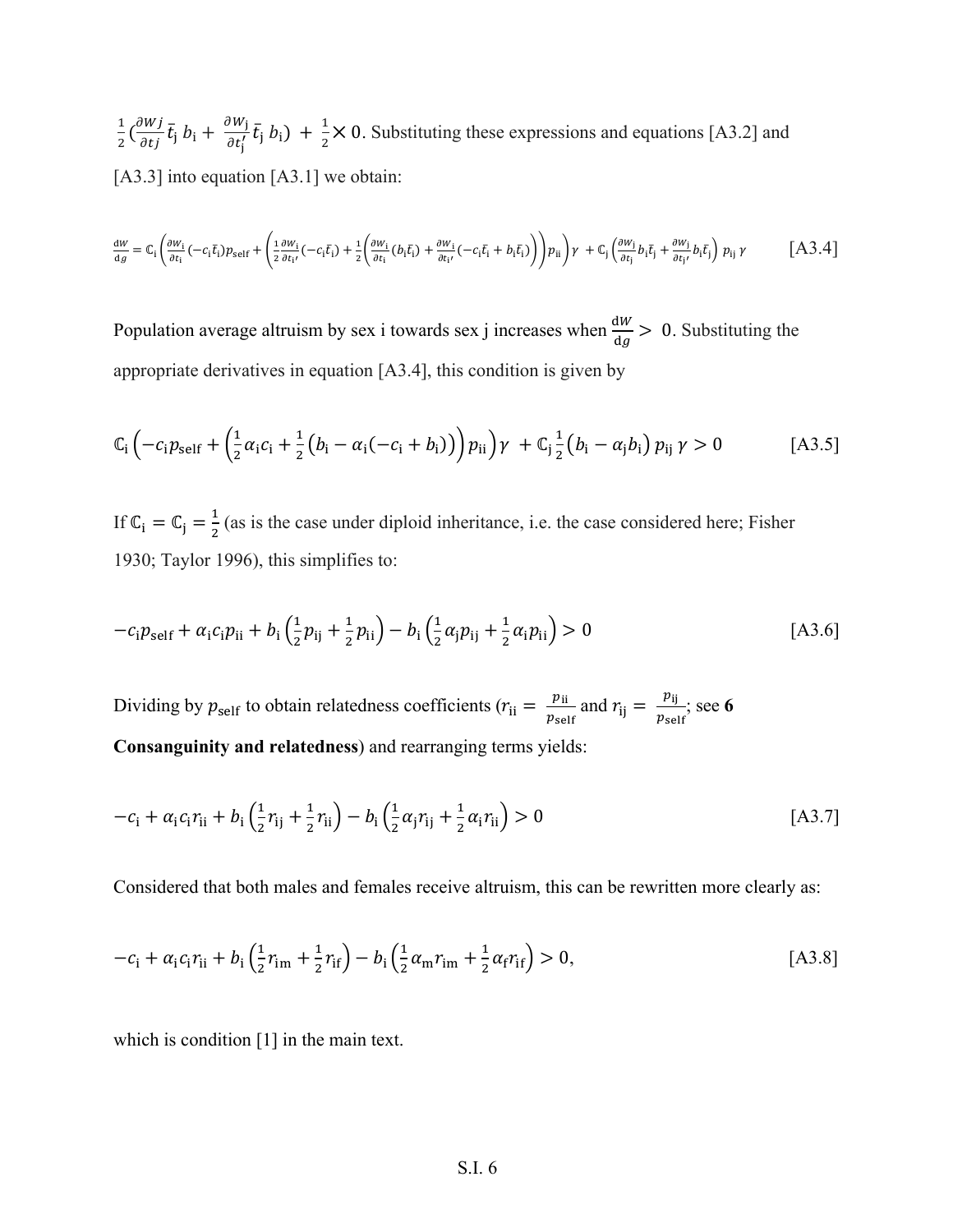### **4 Altruism to same sex – marginal fitness**

Consider now that the locus *G* controls altruism performed by individuals of sex i, j  $\in$ {m,f} towards groupmates of the same sex – denoted by  $x_{ii}$ . This trait is expressed only by young adults of sex i and only impacts the competitiveness for breeding spots of individuals of sex i. Let  $g$  be the genic value of the focal young adult for this gene,  $G$  the breeding value of the focal young adult, G' the breeding value of a randomly-chosen groupmate of the focal young adult, and  $\overline{G}$  the average of the population.

Assuming vanishing genetic variation – all breeding values clustered around the mean (Taylor and Frank, 1996; Frank 1997) – the direction of natural selection is given by:

$$
\frac{\mathrm{d}W}{\mathrm{d}g} = \mathbb{C}_{i} \frac{\mathrm{d}W_{i}}{\mathrm{d}g_{i}} + \mathbb{C}_{j} \frac{\mathrm{d}W_{j}}{\mathrm{d}g_{j}},\tag{A4.1}
$$

where  $W = \mathbb{C}_i W_i + \mathbb{C}_j W_j$  is the average of relative fitness taken over sex i and sex j classes and  $\mathbb{C}_i$  and  $\mathbb{C}_j$  are the the class reproductive values for the two sexes (Fisher 1930; Taylor 1996); and with all derivatives evaluated at  $g = g_i = g_j = \bar{G}$ .

The first derivative in equation [A4.1] describes the impact of the genic value of a gene drawn from a sex-i young adult on their relative fitness. This can be expanded, employing the chain rule, obtaining:

$$
\frac{\mathrm{d}w_{i}}{\mathrm{d}g_{i}} = \frac{\partial w_{i}}{\partial x_{ii}} \frac{\mathrm{d}x_{ii}}{\mathrm{d}G} \frac{\mathrm{d}G}{\mathrm{d}g_{i}} + \frac{\partial w_{i}}{\partial x'_{ii}} \frac{\mathrm{d}x'_{ii}}{\mathrm{d}G'} \frac{\mathrm{d}G'}{\mathrm{d}g_{i}} = \left(\frac{\partial w_{i}}{\partial x_{ii}} p_{\text{self}} + \frac{\partial w_{i}}{\partial x'_{ii}} p_{\text{ii}}\right) \gamma ,\tag{A4.2}
$$

where  $\frac{\partial w_i}{\partial x_{ii}}$  is the impact of the altruistic behaviour performed by the focal sex-i young adult on their fitness,  $\frac{\partial W_i}{\partial x_{ii}'}$  is the impact of the altruistic behaviour performed by a random sex-i young adult in the focal group on the fitness of the focal sex-i young adult,  $p_{\text{self}} = \frac{dG}{dg_i}$  is the consanguinity of the focal sex-i young adult to themselves,  $p_{ii} = \frac{dG}{dg_i}$  is the consanguinity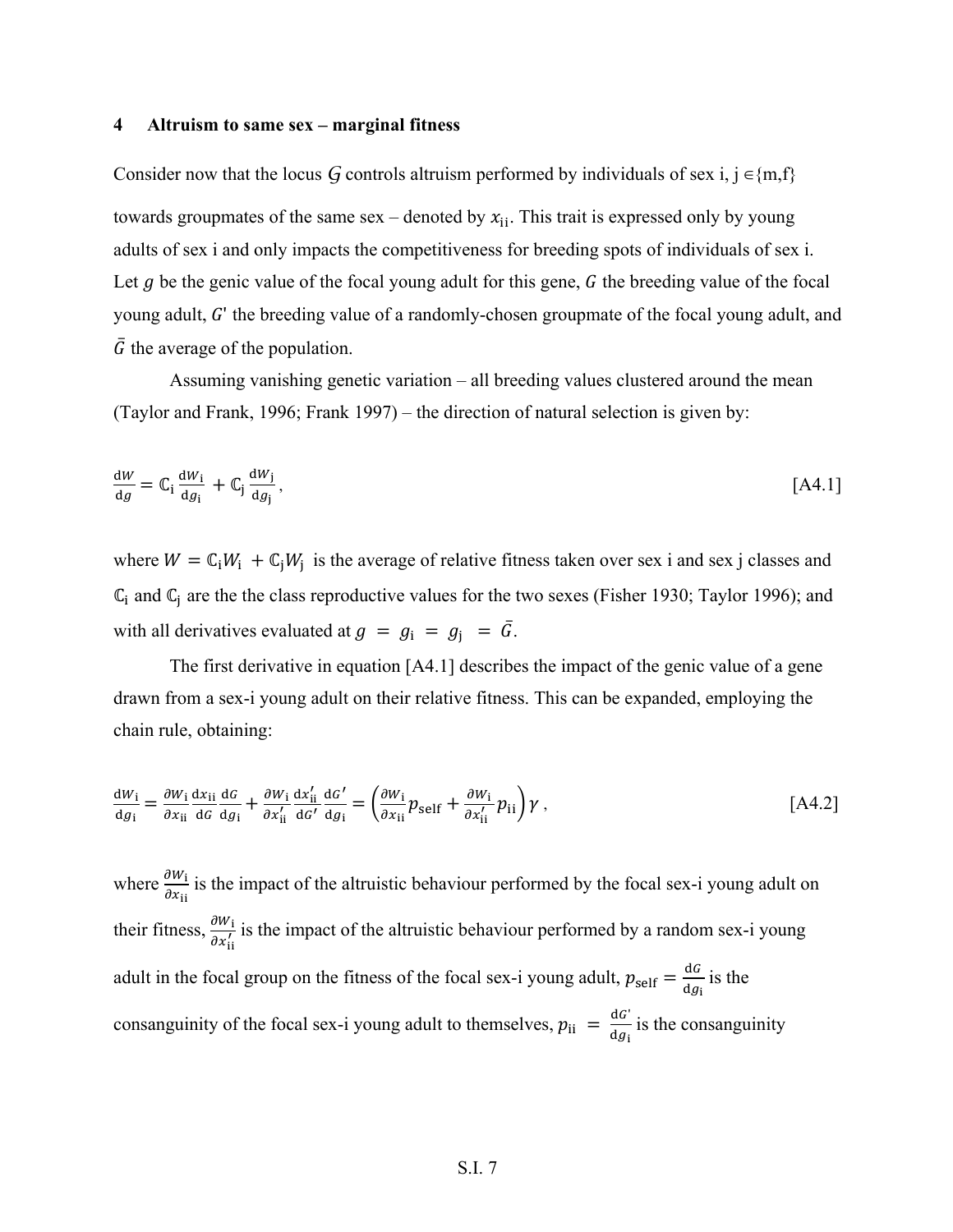between the focal sex-i young adult and a random sex i young adult in their group, and  $\gamma$  $\frac{dx_{ii}}{dG} = \frac{dx'_{ii}}{dG'}$  is the correlation between a young adult's phenotype and their breeding value.

The second derivative in equation [A4.1] describes the impact of the genic value of a gene drawn from a young adult of the other sex (sex j) on their relative fitness. Considered that the trait under consideration is only expressed by individuals of sex i and is aimed only at individuals of sex i, this derivative is null.

Altruism performed by individuals of sex i towards groupmates of sex i has an impact only on sex-i competitiveness for breeding positions  $t_i$  (see Methods). Therefore:  $\frac{\partial w_i}{\partial x_{ii}} = \frac{\partial w_i}{\partial t_i}$  $\partial t_{\mathbf{i}}$  $\frac{\partial \iota_i}{\partial x_{ii}},$  $\partial W_{\bf i}$  $\frac{\partial W_{\rm i}}{\partial x'_{\rm ii}} = \frac{\partial W_{\rm i}}{\partial t_{\rm i}}$  $\partial t_{\mathbf{i}}$  $\frac{\partial t_i}{\partial x'_{ii}} + \frac{\partial W_i}{\partial t'_i} \frac{\partial t'_i}{\partial x'_{ii}}$  $\frac{\partial t_i}{\partial x_i'}$ , with  $t_i = T_i(y, z)$  where  $y = x_{ii}$  and  $z = x'_{ii}$ , and with  $t'_i = T_i(y, z)$ where  $y = x'_{ii}$  and  $z = x'_{ii}$ . We define:  $\frac{\partial t_i}{\partial y} = \frac{\partial t'_i}{\partial y} = -\bar{t}_i c_{ii}$  and  $\frac{\partial t_i}{\partial z} = \frac{\partial t'_i}{\partial z} = \bar{t}_i b_{ii}$ . Therefore we obtain:  $\frac{\partial w_i}{\partial x_{ii}} = \frac{\partial w_i}{\partial t_i} \left( - \bar{t}_i c_{ii} \right)$  and  $\frac{\partial w_i}{\partial x'_{ii}} = \frac{\partial w_i}{\partial t_i} \bar{t}_i b_{ii} + \frac{\partial w_i}{\partial t'_i} \left( - \bar{t}_i c_{ii} + \bar{t}_i b_{ii} \right)$ . Substituting these expressions and equation [A4.2] into equation [A4.1] we obtain:

$$
\frac{\mathrm{d}W}{\mathrm{d}g} = \mathbb{C}_{\mathrm{i}} \left( \frac{\partial w_{\mathrm{i}}}{\partial t_{\mathrm{i}}} (-c_{\mathrm{i}1} \bar{t}_{\mathrm{i}}) p_{\mathrm{self}} + \left( \frac{\partial w_{\mathrm{i}}}{\partial t_{\mathrm{i}}} b_{\mathrm{i}1} \bar{t}_{\mathrm{i}} + \frac{\partial w_{\mathrm{i}}}{\partial t_{\mathrm{i}}'} (-c_{\mathrm{i}1} \bar{t}_{\mathrm{i}} + b_{\mathrm{i}1} \bar{t}_{\mathrm{i}}) \right) p_{\mathrm{ii}} \right) \gamma \tag{A4.3}
$$

Population average altruism by sex i towards the same sex increases when  $\frac{dw}{dg} > 0$ . Substituting the appropriate derivatives in equation [A4.3], this condition is given by:

$$
\mathbb{C}_{i}(-c_{ii}p_{self} + (b_{ii} + (\alpha_i c_{ii} - \alpha_i b_{ii}))p_{ii})\gamma > 0
$$
\n[A4.4]

If  $\mathbb{C}_i = \mathbb{C}_j = \frac{1}{2}$  (as is the case under diploid inheritance, i.e. the case considered here; Fisher 1930; Taylor 1996), this simplifies to:

$$
-c_{ii}p_{self} + (b_{ii} + (\alpha_i c_{ii} - \alpha_i b_{ii}))p_{ii} > 0
$$
 [A4.5]

Dividing by  $p_{\text{self}}$  to obtain relatedness coefficients ( $r_{\text{ii}} = \frac{p_{\text{ii}}}{p_{\text{self}}}$  and  $r_{\text{ij}} = \frac{p_{\text{ij}}}{p_{\text{self}}}$ ; see 6 **Consanguinity and relatedness**) and rearranging terms, we obtain: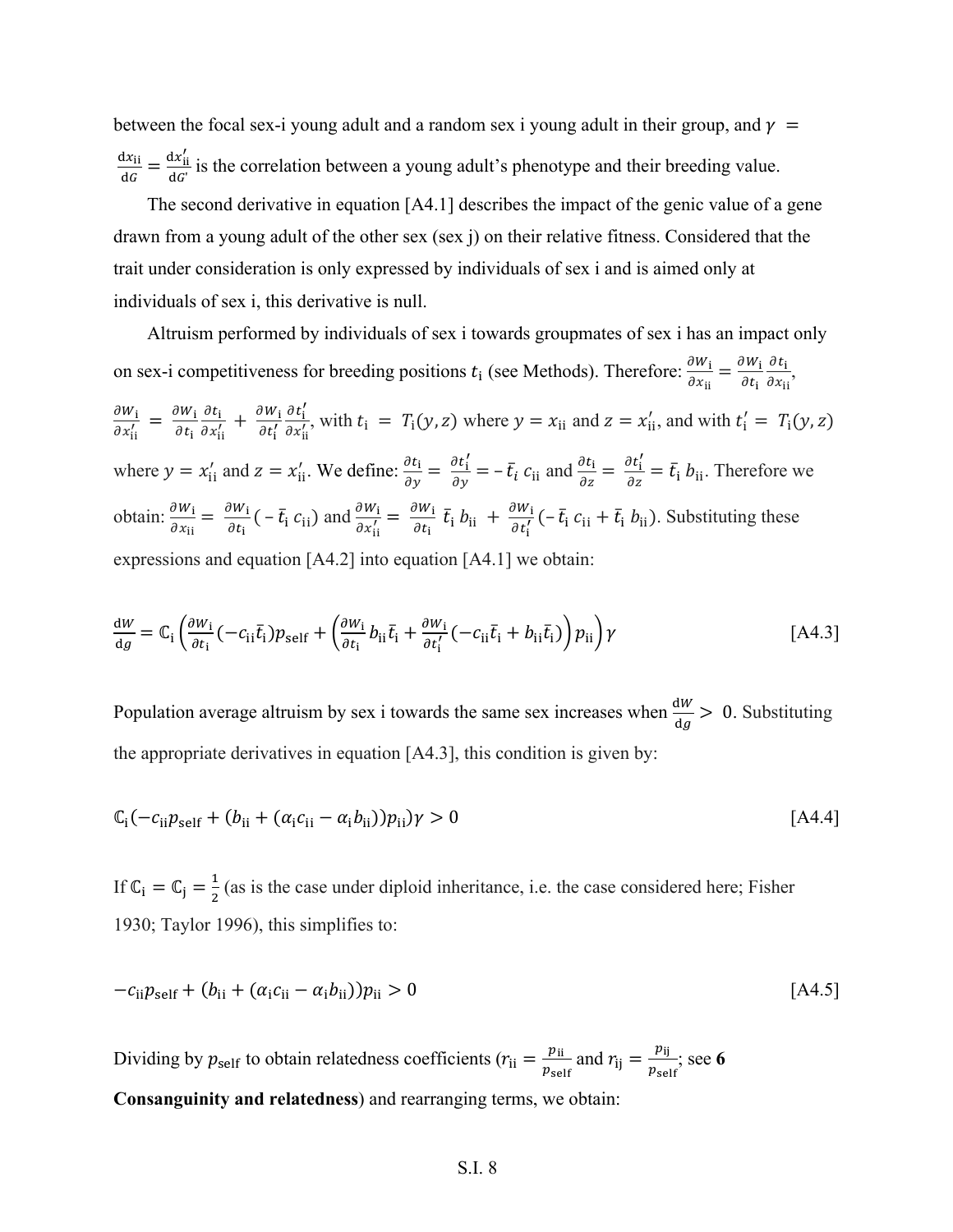$$
-c_{ii} + \alpha_i c_{ii} r_{ii} + (b_{ii} - \alpha_i b_{ii}) p_{ii} > 0
$$
 [A4.6]

#### **5 Altruism to opposite sex – marginal fitness**

Consider now that the locus *G* controls altruism performed by individuals of sex i towards groupmates of the opposite sex, j and denoted by  $x_{ij}$  (with i, j ∈{m,f} and i ≠ j). This trait is expressed only by young adults of sex i, but impacts the competitiveness for breeding spots of individuals of both sex i and sex j in their group. Let  $g$  be the genic value of the focal young adult for this gene,  $G$  the breeding value of the focal young adult,  $G'$  the breeding value of a randomly-chosen groupmate of the focal young adult, and  $\bar{G}$  the average of the population.

Assuming vanishing genetic variation – all breeding values clustered around the mean (Taylor and Frank, 1996; Frank, 1997) – the direction of natural selection is given by:

$$
\frac{\mathrm{d}W}{\mathrm{d}g} = \mathbb{C}_{\mathbf{i}} \frac{\mathrm{d}W_{\mathbf{i}}}{\mathrm{d}g_{\mathbf{i}}} + \mathbb{C}_{\mathbf{j}} \frac{\mathrm{d}W_{\mathbf{j}}}{\mathrm{d}g_{\mathbf{j}}},\tag{A5.1}
$$

where  $W = C_i W_i + C_j W_j$  is the average of relative fitness taken over sex i and sex j classes and  $\mathbb{C}_i$  and  $\mathbb{C}_j$  are the the class reproductive values for the two sexes (Fisher 1930; Taylor 1996); and with all derivatives evaluated at  $g = g_i = g_i = \bar{G}$ .

The first derivative in equation [A.5.1] describes the impact of the genic value of a gene drawn from a sex-i young adult on their relative fitness. This can be expanded, employing the chain rule, obtaining:

$$
\frac{d w_i}{d g_i} = \frac{\partial w_i}{\partial x_{ij}} \frac{d x_{ij}}{d G} \frac{d G}{d g_i} + \frac{\partial w_i}{\partial x'_{ij}} \frac{d x'_{ij}}{d G'} \frac{d G'}{d g_i} = \left(\frac{\partial w_i}{\partial x_{ij}} p_{\text{self}} + \frac{\partial w_i}{\partial x'_{ij}} p_{\text{ii}}\right) \gamma ,\tag{A5.2}
$$

where  $\frac{\partial w_i}{\partial x_{ij}}$  is the impact of the altruistic behaviour performed by the focal sex-i young adult on their fitness,  $\frac{dW_i}{dx'_i}$  is the impact of the altruistic behaviour performed by a random sex-i young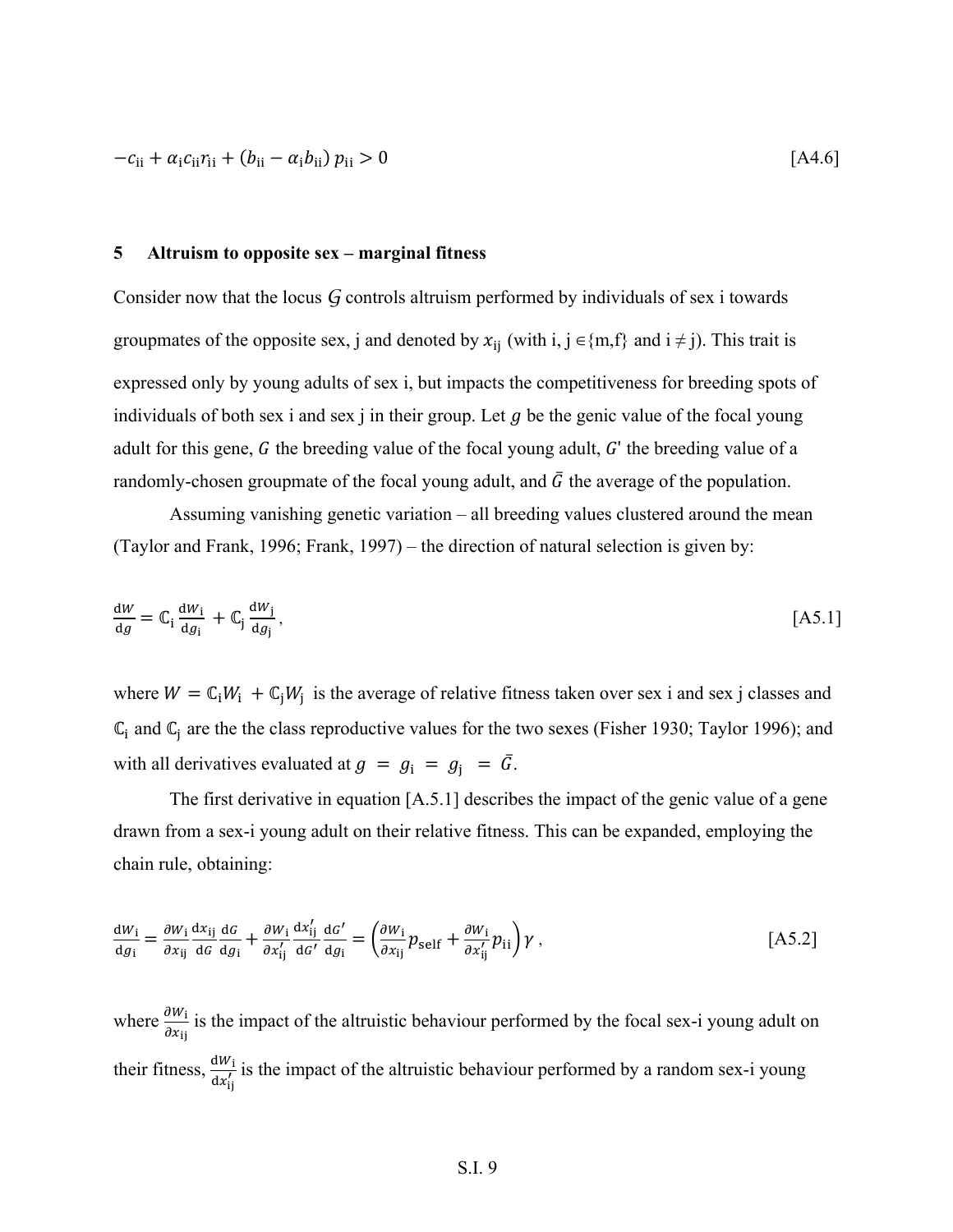adult in the focal group on the fitness of the focal sex-i young adult,  $p_{\text{self}} = \frac{dG}{dg_i}$  is the consanguinity of the focal sex-i young adult to themselves,  $p_{ii} = \frac{dG'}{dg_i}$  is the consanguinity between the focal sex-i young adult and a random sex-i young adult in their group, and  $\gamma$  =  $\frac{\mathrm{d}x_{ij}}{\mathrm{d}G} = \frac{\mathrm{d}x'_{ij}}{\mathrm{d}G'}$  $\frac{dS_{ij}}{dG'}$  is the correlation between a young adult's phenotype and their breeding value.

The second derivative in equation [A5.2] describes the impact of the genic value of a gene drawn from a young adult of the other sex (sex j) on their relative fitness. Expanding it, employing the chain rule, reveals an indirect fitness component (there is no direct fitness component as sex-j young adults do not perform the behaviour). In mathematical form:

$$
\frac{\mathrm{d}w_{j}}{\mathrm{d}g_{j}} = \frac{\partial w_{j}}{\partial x'_{ij}} \frac{\mathrm{d}x'_{ij}}{\mathrm{d}G'} \frac{\mathrm{d}G'}{\mathrm{d}g_{j}} = \frac{\partial w_{j}}{\partial x'_{ij}} p_{ij} \gamma, \qquad [\text{A5.3}]
$$

where  $\frac{dW_j}{dx'_{ij}}$  is the impact of the altruistic behaviour performed by a random sex-i young adult in the focal group on the fitness of the focal sex-j young adult,  $p_{ij} = \frac{dG'}{dg_j}$  is the consanguinity between the focal sex-j young adult and a random sex-i young adult in their group, and  $\gamma = \frac{dx_{ij}^2}{dt}$  $dG'$ is again the correlation between a young adult's phenotype and their breeding value.

Altruism performed by sex i towards sex j has an impact on both sex-i competitiveness for breeding positions  $t_i$  and sex-j competitiveness  $t_j$  (see Methods). Therefore:  $\frac{\partial w_i}{\partial x_{ij}} = \frac{\partial w_i}{\partial t_i}$  $\partial t_{\mathbf{i}}$  $\frac{\partial \iota_i}{\partial x_{ij}},$  $\partial W_{\bf i}$  $\frac{\partial w_{\rm i}}{\partial x'_{\rm ij}} = \frac{\partial w_{\rm i}}{\partial t'_{\rm i}} \frac{\partial t'_{\rm i}}{\partial x'_{\rm ij}}$  $\frac{\partial t'_i}{\partial x'_{ij}}, \frac{\partial W_j}{\partial x'_{ij}}$  $\frac{\partial W_{\rm j}}{\partial x'_{\rm ij}} = \frac{\partial W_{\rm j}}{\partial t_{\rm j}}$  $\partial t_{\mathsf{j}}$  $\frac{\partial t_j}{\partial x_{ij}'} + \frac{\partial W_j}{\partial t_j'}$  $\partial t_{\mathsf{j}}'$  $\partial t_{\mathsf{j}}'$  $\frac{\partial t_i}{\partial x'_{ij}}$ , where  $t_i = T_i(x_{ij}), t'_i = T_i(x'_{ij}), \bar{t}_i = T_i(\bar{x}_{ij}), t_j = t'_j =$  $T_j(x'_{ij}), \bar{t}_j = T_j(\bar{x}_{ij})$  and where  $\frac{\partial r_i(x_{ij})}{\partial x_{ij}} = \frac{\partial r_i(x'_{ij})}{\partial x'_{ij}}$  $\frac{r_i(x'_{ij})}{\partial x'_{ij}} = -\bar{t}_i c_{ij}$  and  $\frac{\partial r_j(x'_{ij})}{\partial x'_{ij}}$  $\frac{\partial^2 \vec{z}}{\partial x_{ij}'} = -\,\bar{t}_i \, b_{ij}$ . Substituting these expressions and equations [A5.2] and [A5.3] into equation [A5.1] we obtain:

$$
\frac{dW}{dg} = \mathbb{C}_{i} \left( \frac{\partial W_{i}}{\partial t_{i}} (-c_{ij} \bar{t}_{i}) p_{\text{self}} + \frac{\partial W_{i}}{\partial t'_{i}} (-c_{ij} \bar{t}_{i}) p_{\text{ii}} \right) \gamma + \mathbb{C}_{j} \left( \frac{\partial W_{j}}{\partial t_{j}} b_{ij} \bar{t}_{j} + \frac{\partial W_{j}}{\partial t'_{j}} b_{ij} \bar{t}_{j} \right) p_{\text{ij}} \gamma \qquad [A5.4]
$$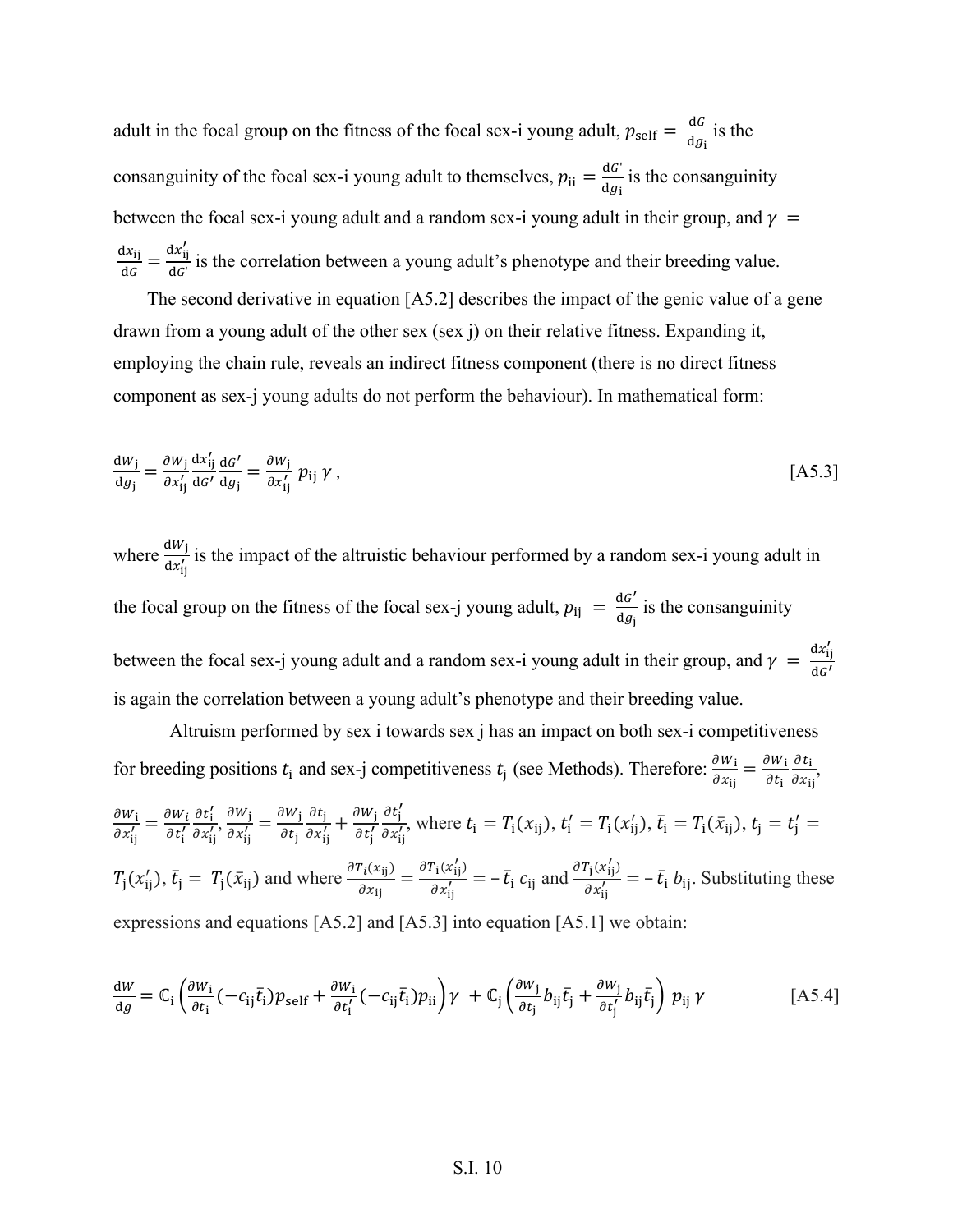Population average altruism by sex i towards sex j increases when  $\frac{dw}{dg} > 0$ . Substituting the appropriate derivatives in equation [A4.4], this condition is given by

$$
\mathbb{C}_{i}\left(-c_{ij}p_{self} + \alpha_{i}c_{ij}p_{ii}\right)\gamma + \mathbb{C}_{j}\left(b_{ij} - \alpha_{i}b_{ij}\right)p_{ij}\gamma > 0
$$
\n[A5.5]

If  $\mathbb{C}_i = \mathbb{C}_j = \frac{1}{2}$  (as is the case under diploid inheritance, i.e. the case considered here; Fisher 1930; Taylor 1996), this simplifies to:

$$
-c_{ij}p_{self} + \alpha_i c_{ij}p_{ii} + (b_{ij} - \alpha_i b_{ij})p_{ij} > 0
$$
\n
$$
[A5.6]
$$

Dividing by  $p_{self}$  to obtain relatedness coefficients ( $r_{ii} = \frac{p_{ii}}{p_{self}}$  and  $r_{ij} = \frac{p_{ij}}{p_{self}}$ ; see 6 **Consanguinity and relatedness**) and rearranging terms yields

$$
-c_{ij} + \alpha_i c_{ij} r_{ii} + (b_{ij} - \alpha_i b_{ij}) r_{ij} > 0
$$
 [A5.7]

Notice that setting  $j=i$  in condition [A5.7] obtains condition [A4.6], i.e. the condition for increase for altruism by sex i towards other individuals of sex i. This is coincidental and is due to the two sexes having the same class reproductive values under diploidy. This allows us to present both results more compactly in one condition, i.e. condition [3] in the main text, where i, j  $\in$ {m,f} and the case  $i=j$  is allowed.

It is important to underline that this would not necessarily be possible under ploidy systems in which  $\mathbb{C}_i \neq \mathbb{C}_j$  (e.g. haplodiploidy). Altruism towards same-sex groupmates and altruism towards opposite-sex groupmates are not the same behaviour. This can be seen by comparing conditions [A4.4] and [A5.5] (i.e. the step in the derivation immediately before the numerical values of the class reproductive values are substituted in the condition for increase).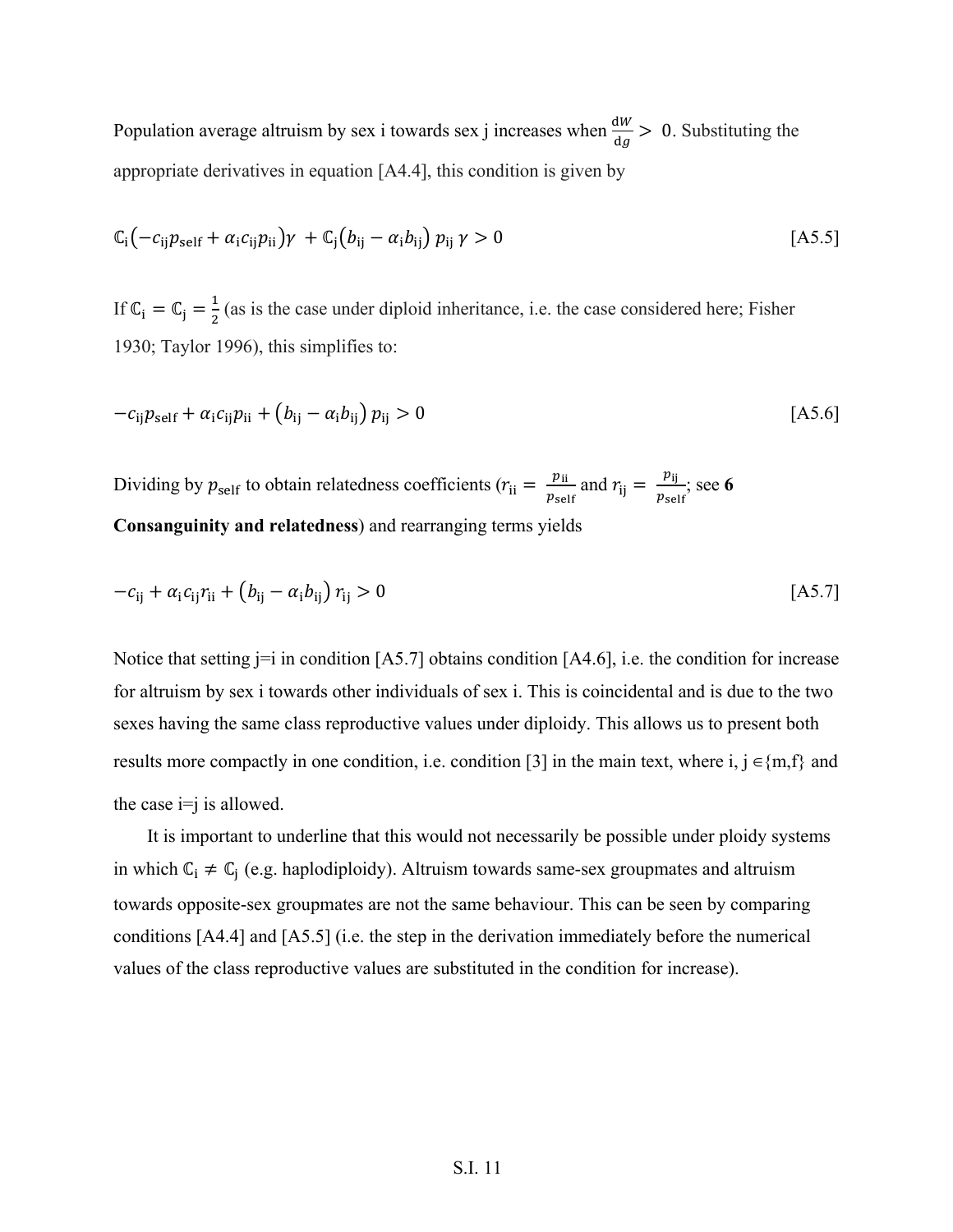#### 6 **Consanguinity and relatedness**

The consanguinity coefficient between two individuals A and B at a given locus,  $p_{AB}$ , is defined as the probability that a gene randomly-drawn from individual A at that locus is identical-bydescent to a gene randomly-drawn from individual B at that same locus (Bulmer 1994).

The consanguinity of an individual to themselves (i.e. the case in which  $B=A$ ) is given by  $p_{\text{self}} = \frac{1+f}{2}$ . The consanguinity between adult mating partners in a post-competition group is known as 'inbreeding coefficient' and is given by  $f = \varphi_{\rm mf} p_{\rm x}$ . Similarly, the consanguinity between two sex-i adults (with  $i \in \{m, f\}$ ) in a post-dispersal group is given by  $p_{ii, adult} = \varphi_{ii} p_x$ . The probabilities that two adults of opposite sex and two adults of sex i, who are in the same post-competition group, were born in the same group, are given by,  $\varphi_{\rm mf} = (1 - a\omega(2(1 - \sigma_{\rm m})(1 - \sigma_{\rm f}) - (1 - \sigma_{\rm m}) - (1 - \sigma_{\rm f}))(1 - m_{\rm m})(1 - m_{\rm f})$  and  $\varphi_{ii} = (1 - 2a\omega\sigma_i(1 - \sigma_i))(1 - m_i)^2$ , respectively.

The consanguinity of individuals born in the same group,  $p_x$ , is given by:

$$
p_{x} = \frac{1}{4} \left( \frac{1}{N_{m}} p_{\text{self}} + \frac{N_{m} - 1}{N_{m}} p_{\text{mm}, \text{adult}} \right) + \frac{1}{2} f + \frac{1}{4} \left( \frac{1}{N_{f}} p_{\text{self}} + \frac{N_{f} - 1}{N_{f}} p_{\text{ff}, \text{adult}} \right)
$$
 [A6.1]

Substituting in consanguinities and solving for  $p_x$ , we obtain:

$$
p_{x} = \frac{(N_{m} + N_{f})\varphi_{mf}}{8 N_{m} N_{f} - 2N_{f}(N_{m} - 1)\varphi_{mm} - 2N_{m}(N_{f} - 1)\varphi_{ff} - (4N_{m} N_{f} + N_{m} + N_{f})\varphi_{mf}}.
$$
 [A6.2]

In a post-dispersal group, the consanguinity of a focal sex-i young adult to a random sex-i young adult is equal to the probability that the two sex-i young adults were born in the same group and that both remained in it (i.e. neither dispersed), that is  $p_{ii} = (1 - m_i)^2 p_x$ . Analogously, the consanguinity of a focal sex-i young adult to a random sex-j young adult is equal to the probability that the sex-i and the sex-j young adults were born in the same group and that both remained in it (i.e. neither dispersed), that is  $p_{ij} = (1 - m_i)(1 - m_j) p_x$ .

The relatedness coefficient between two individuals A and B at a given locus,  $r_{AB}$ , is obtained by dividing  $p_{AB}$  by  $p_{BB} = p_{self}$  (Bulmer 1994). The relatedness between two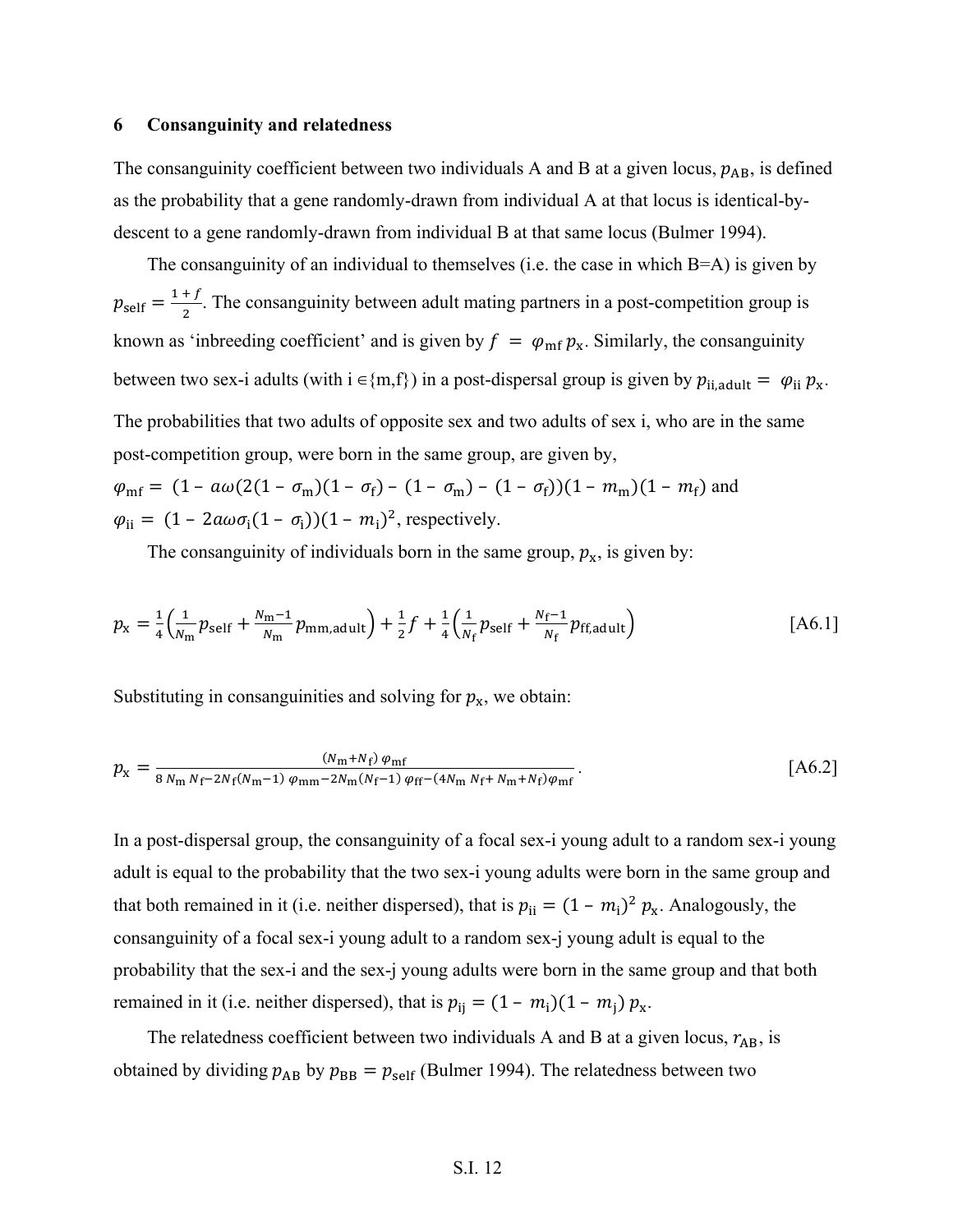individuals born in the same group is given by  $r_x = \frac{p_x}{p_{self}}$ , the relatedness between two sex-i young adults in a post-dispersal group is given by  $r_{ii} = \frac{p_{ii}}{p_{\text{self}}} = (1 - m_i)^2 r_x$ , and the relatedness between a sex-i young adult and a sex-j young adult in a post-dispersal group is given by  $r_{ij}$  =  $\frac{p_{ij}}{p_{\text{self}}} = (1 - m_i)(1 - m_j) r_x.$ 

#### $\overline{7}$ **Demonstrations**

Here, we demonstrate how sex biases in dispersal and admixture impact on pattern of sexspecific altruism. In addition, we show the effect of the total number of sex-i and sex-j adult breeders in a group on potentials for altruism.

The potential for altruism towards an individual of unspecified sex is given by  $A_i =$  $\frac{\frac{1}{2}(r_{ij}-\alpha_j r_{ij})+\frac{1}{2}(r_{ii}-\alpha_i r_{ii})}{1-\alpha_i r_{ii}},$  the potential for altruism towards the same sex is given by  $A_{ii} = \frac{r_{ii}-\alpha_i r_{ii}}{1-\alpha_i r_{ii}},$ and the potential for altruism towards the opposite sex is given by  $A_{ij} = \frac{r_{ij} - \alpha_j r_{ij}}{1 - \alpha_i r_{ii}}$ , where i, j  $\in$ {m,f} and i  $\neq$  j.

First, we demonstrate that, assuming  $M_i = M_j$ , if  $m_i < m_j$  then  $A_i > A_j$ ; that is, all else being equal, the more philopatric sex has higher potential for altruism towards individuals of unspecified sex than the more dispersing sex. Assuming  $M_i = M_i$ , it follows that  $\alpha_i = \alpha_i = \alpha$ and thus the potentials are  $A_i = \frac{\frac{1}{2}(r_{ij} - \alpha r_{ij}) + \frac{1}{2}(r_{ii} - \alpha r_{ii})}{1 - \alpha r_{ii}}$  and  $A_j = \frac{\frac{1}{2}(r_{ji} - \alpha r_{ji}) + \frac{1}{2}(r_{jj} - \alpha r_{ij})}{1 - \alpha r_{ii}}$ . If  $m_i < m_j$ , then  $r_{ii} > r_{ij} = r_{ji} > r_{jj}$  (see 6 Consanguinity and relatedness) and therefore  $A_i > A_j$ .

Second, we demonstrate that, assuming  $m_i = m_i$ , if  $M_i < M_i$  then  $A_i > A_i$ ; that is, all else being equal, the sex characterised by a lower degree of admixture has higher potential for altruism towards individuals of unspecified sex than higher-admixture sex. Assuming  $m_i = m_i$ , it follows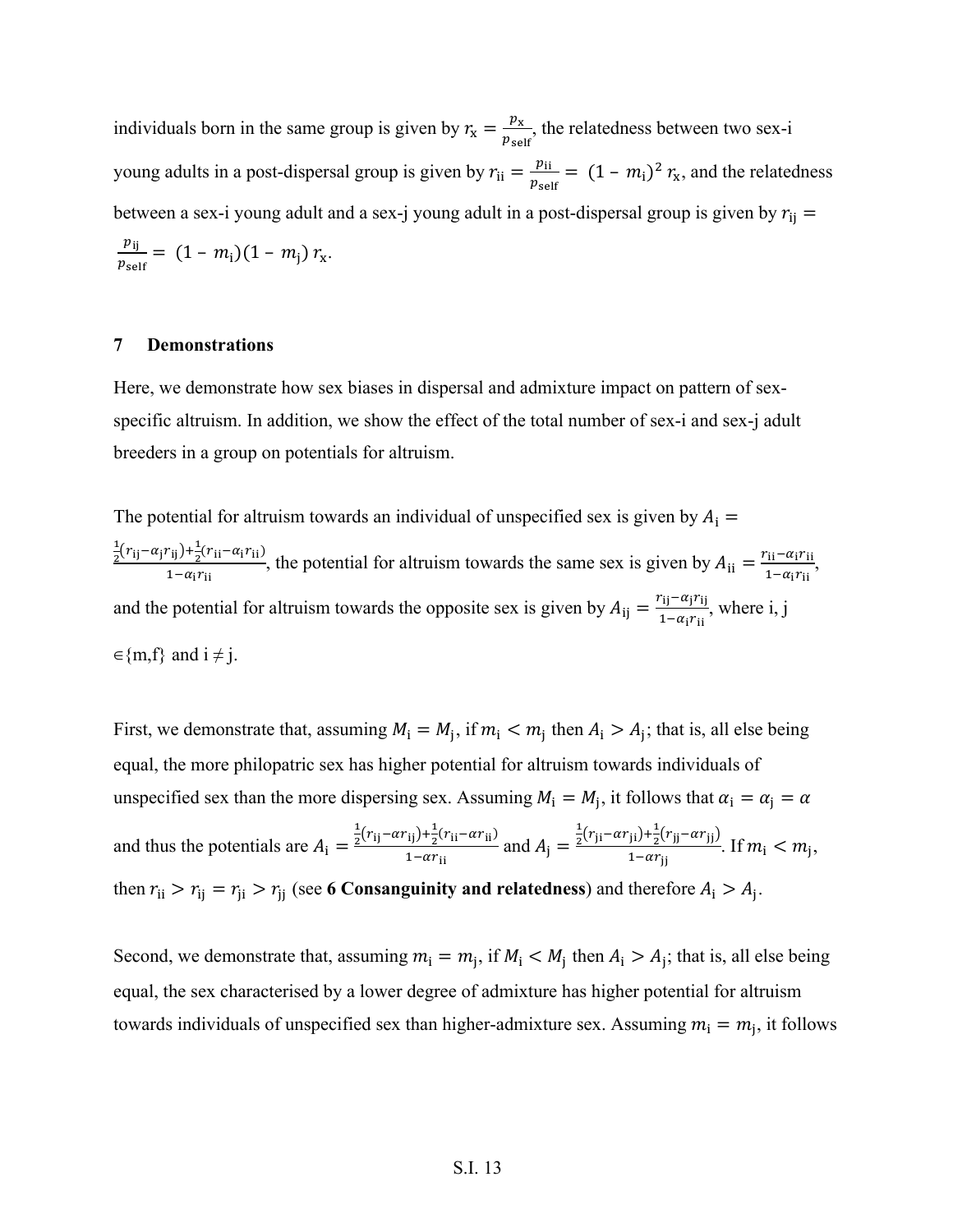that  $r_{ii} = r_{ij} = r$  (see 6 Consanguinity and relatedness) and thus the potentials are  $A_i =$  $\frac{\frac{1}{2}(r-\alpha_jr)+\frac{1}{2}(r-\alpha_i r)}{1-\alpha_i r}$  and  $A_j = \frac{\frac{1}{2}(r-\alpha_jr)+\frac{1}{2}(r-\alpha_jr)}{1-\alpha_i r}$ . If  $M_i < M_j$ , then  $\alpha_i > \alpha_j$  and therefore  $A_i > A_j$ .

Third, we demonstrate that, assuming  $M_i = M_i$ , if  $m_i < m_i$  then  $A_{ii} > A_{ii}$ ; that is, all else being equal, both sexes have higher potential for altruism towards the more philopatric sex than towards the more dispersing sex. Assuming  $M_i = M_i$ , it follows that  $\alpha_i = \alpha_i = \alpha$  and thus the potentials are  $A_{ii} = \frac{r_{ii} - \alpha r_{ii}}{1 - \alpha r_{ii}}$  and  $A_{ij} = \frac{r_{ij} - \alpha r_{ij}}{1 - \alpha r_{ii}}$ . If  $m_i < m_j$ , then  $r_{ii} > r_{ij}$  (see 6 Consanguinity **and relatedness**) and therefore  $A_{ii} > A_{ii}$ .

Fourth, we demonstrate that, assuming  $m_i = m_j$ , if  $M_i > M_j$  then  $A_{ii} > A_{ij}$ ; that is, all else being equal, both sexes have higher potential for altruism towards the sex characterised by the higher degree of admixture than towards the lower-admixture sex. Assuming  $m_i = m_i$ , it follows that  $r_{ii} = r_{ij} = r$  (see 6 Consanguinity and relatedness) and thus the potentials are  $A_{ii} = \frac{r - a_i r}{1 - a_i r}$  and  $A_{ij} = \frac{r - \alpha_j r}{1 - \alpha_i r}$ . If  $M_i > M_j$ , then  $\alpha_i < \alpha_j$  and therefore  $A_{ii} > A_{ij}$ .

Fifth, we demonstrate that, assuming  $M_i > M_j$  and  $m_i < m_j$ , then it is always true that  $A_{ii} > A_{ij}$ ; that is, both sexes have higher potential for altruism towards the sex that is characterised by the higher degree of admixture and is more philopatric, than towards the opposite sex. Assuming  $M_i > M_j$ , it follows that  $\alpha_i < \alpha_j$  and assuming  $m_i < m_j$  it follows that  $r_{ii} > r_{ij}$ . Therefore  $(1 - \alpha_i)r_{ii} > (1 - \alpha_j)r_{ij}$ , which implies  $A_{ii} > A_{ij}$ .

Sixth, we demonstrate that, assuming  $M_i > M_j$  and  $m_i > m_j$ , then it follows that  $A_{ii} > A_{ij}$  or  $A_{ii} < A_{ii}$  depending on values of  $M_i$ ,  $M_i$ ,  $m_i$ ,  $m_i$ ; that is, both sexes may have higher potential for altruism towards the sex that is characterised by higher admixture and a higher rate of dispersal than towards the opposite sex, depending on parameter values. Assuming  $M_i > M_i$ , it follows that  $\alpha_i < \alpha_i$  and assuming  $m_i > m_i$  it follows that  $r_{ii} < r_{ii}$ . Therefore it may be that  $(1 - \alpha_i)r_{ii} > (1 - \alpha_i)r_{ii}$  (which implies  $A_{ii} > A_{ii}$ ) or it may be that  $(1 - \alpha_i)r_{ii} < (1 - \alpha_i)r_{ii}$ (which implies  $A_{ii} < A_{ij}$ ).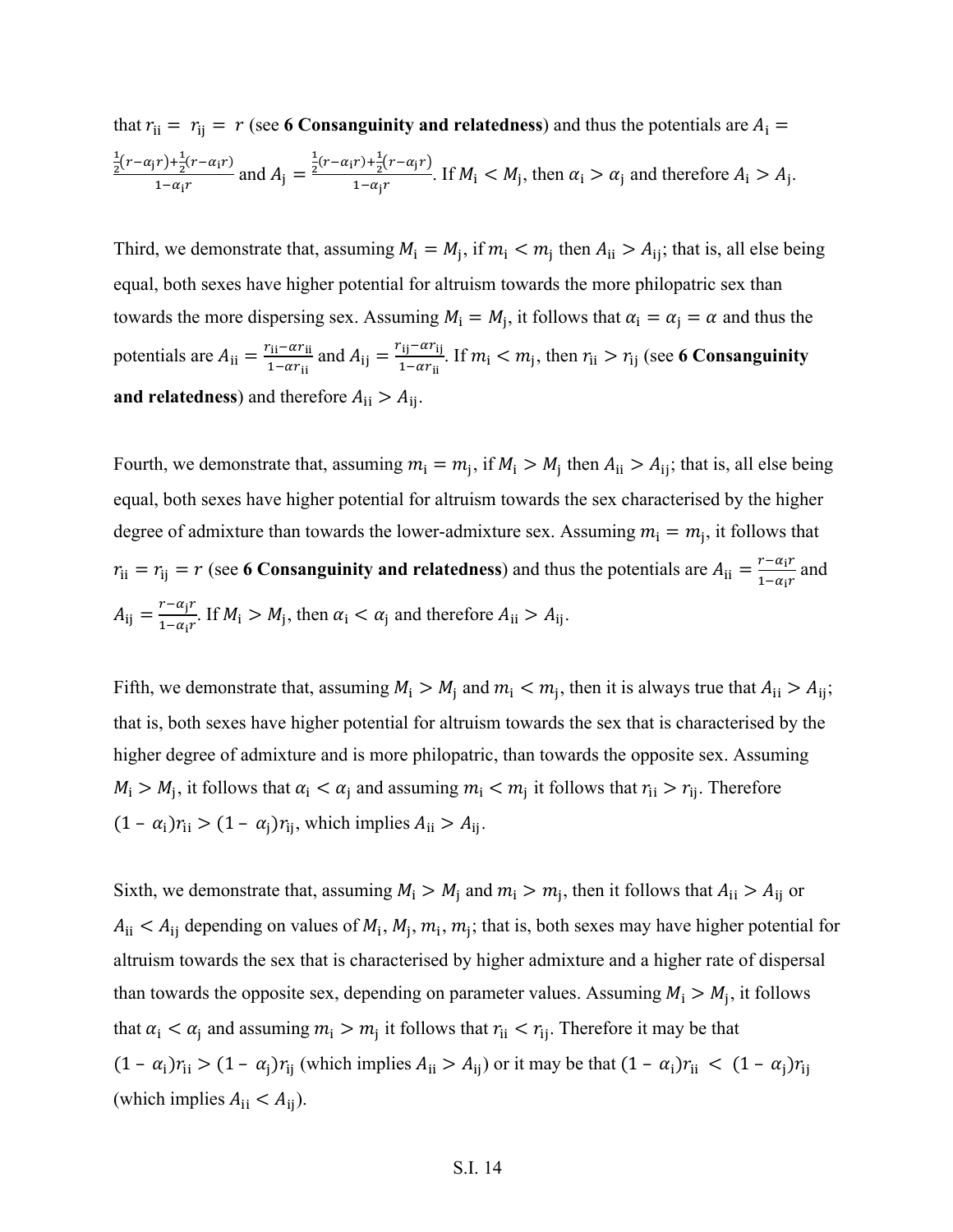Seventh, we demonstrate that  $A_i$  is a decreasing function of  $N_i$  and  $N_i$ ; that is the higher the numbers of sex-i and sex-j breeders in a group, the lower the potential for altruism by sex i. The potential is  $A_i = \frac{\frac{1}{2}(r_{ij} - \alpha_j r_{ij}) + \frac{1}{2}(r_{ii} - \alpha_i r_{ii})}{1 - \alpha_i r_{ii}}$ , where  $\alpha_i = 1 - 2a\omega M_i$ ,  $r_{ii} = (1 - m_i)^2 r_x$  and  $r_{ij} =$  $(1-m_i)(1-m_j) r_x$ . Considered that  $\frac{dA_i}{dr_x} > 0$ , and  $\frac{dr_x}{dp_x} > 0$ , and  $\frac{dp_x}{dN_i}$ ,  $\frac{dp_x}{dN_i} < 0$  (6 Consanguinity **and relatedness**), it follows that  $\frac{dA_i}{dN_i}$ ,  $\frac{dA_i}{dN_i} < 0$ .

Eighth, we demonstrate that  $A_{ii}$  and  $A_{ij}$  is a decreasing function of  $N_i$  and  $N_j$ ; that is the higher the numbers of sex-i and sex-j breeders in a group, the lower the potential for altruism by sex i towards sex-i groupmates. The potentials are  $A_{ii} = \frac{r_{ii} - \alpha_i r_{ii}}{1 - \alpha_i r_{ii}}$  and  $A_{ij} = \frac{r_{ij} - \alpha_j r_{ij}}{1 - \alpha_i r_{ii}}$ , where  $\alpha_i$ 1 - 2aω $M_i$ ,  $r_{ii} = (1 - m_i)^2 r_x$  and  $r_{ij} = (1 - m_i)(1 - m_j)r_x$ . Considered that  $\frac{dA_{ii}}{dr_x}, \frac{dA_{ij}}{dr_x} > 0$ , and  $\frac{dr_x}{dr_y} > 0$ , and  $\frac{dp_x}{dr_x}$ ,  $\frac{dp_x}{dr_x} < 0$  (6 Consanguinity and relatedness), it follows that  $\frac{dA_{ii}}{dN_i}, \frac{dA_{ii}}{dN_i}, \frac{dA_{ij}}{dN_i}, \frac{dA_{ij}}{dN_i} < 0.$ 

Ninth, we demonstrate that, independently of the values of  $N_i$  and  $N_j$ ,  $A_i/A_j$  is a constant; that is the numbers of sex-i and sex-j adult breeders in a group do not influence the potential for altruism of sex-i relative to that of sex-j. The potentials are  $A_i = \frac{\frac{1}{2}(r_{ij} - \alpha_j r_{ij}) + \frac{1}{2}(r_{ii} - \alpha_i r_{ii})}{1 - \alpha_i r_{ii}}$  and  $A_j =$  $\frac{\frac{1}{2}(r_{ji}-\alpha_i r_{ji})+\frac{1}{2}(r_{jj}-\alpha_j r_{jj})}{1-\alpha_i r_{ii}}$ , where  $\alpha_i = 1 - 2a\omega M_i$ ,  $r_{ii} = (1 - m_i)^2 r_x$  and  $r_{ij} = (1 - m_i)(1 - m_j)r_x$ (see 6 Consanguinity and relatedness). Thus,  $A_i/A_j = \frac{\frac{1}{2}(r_{ij}-\alpha_j r_{ij}) + \frac{1}{2}(r_{ii}-\alpha_i r_{ii})}{\frac{1}{2}(r_{ii}-\alpha_i r_{ii}) + \frac{1}{2}(r_{ii}-\alpha_i r_{ii})}$  $\frac{\frac{1}{2}(1-\alpha_j)(1-m_1)(1-m_j)r_x+\frac{1}{2}(1-\alpha_i)(1-m_1)^2r_x}{\frac{1}{2}(1-\alpha_i)(1-m_1)(1-m_1)r_x+\frac{1}{2}(1-\alpha_i)(1-m_1)^2r_x}=\frac{(1-\alpha_j)(1-m_1)(1-m_j)+(1-\alpha_j)(1-m_1)^2}{(1-\alpha_j)(1-m_1)(1-m_1)+(1-\alpha_j)(1-m_1)^2}.$ 

Tenth, we demonstrate that, independently of the values of  $N_i$  and  $N_j$ ,  $A_{ii}/A_{ij}$  is a constant; that is the numbers of sex-i and sex-j adult breeders in a group do not influence the potential for altruism of sex-i towards sex-i groupmates relative to the potential for altruism of sex-i towards